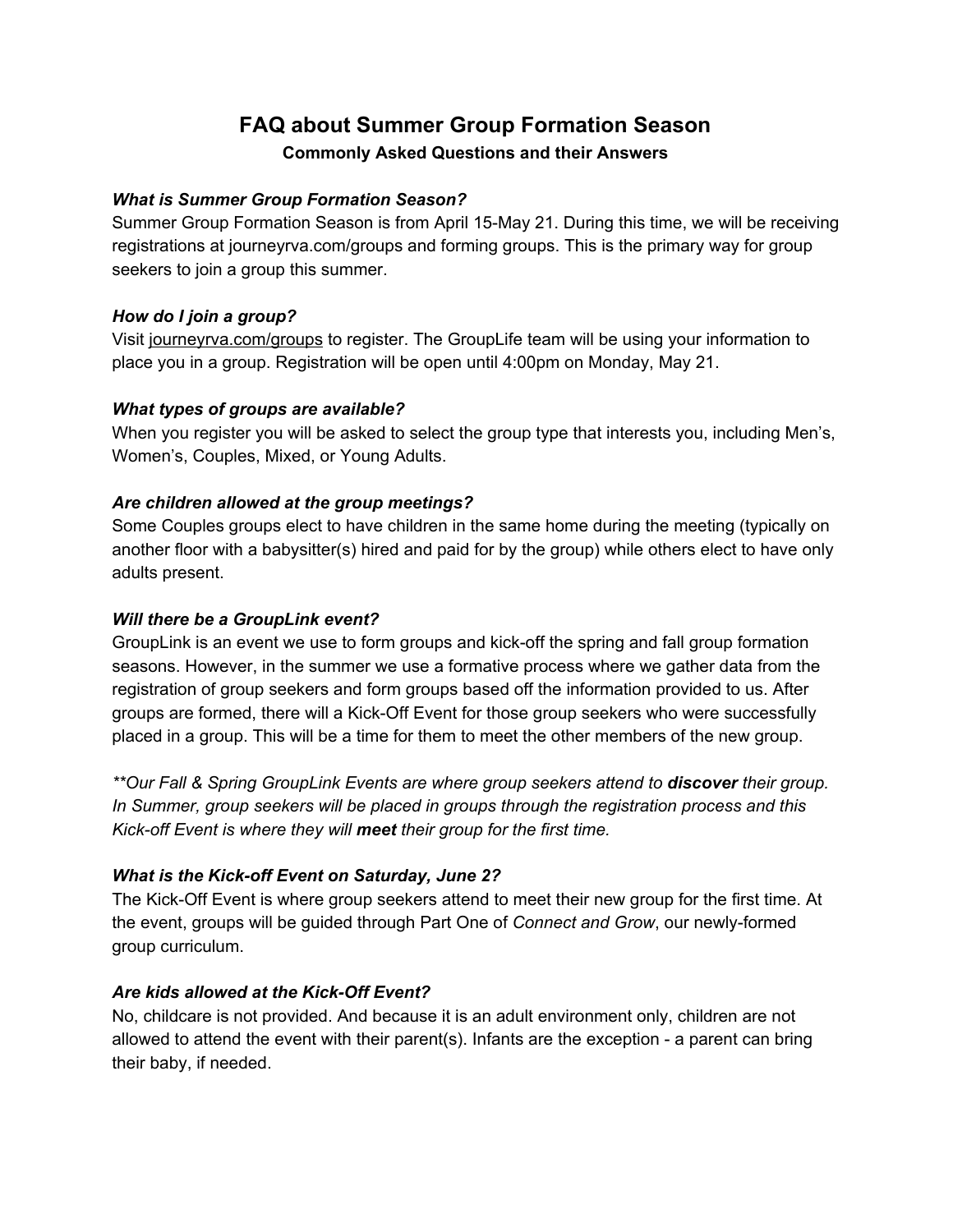## *Will food be served?*

Hors d'oeuvres will be served at the Kick-Off event.

## *Do I need to register for the Kick-Off Event?*

Only if your group forms will you need to RSVP for the event.

## *If I register for a group online, am I guaranteed to be placed into a group?*

Couples/Mixed groups typically have 8-12 members while Men's/Women's/Young Adult groups have 5-10 members. If and when there are enough people seeking the same type of group, we will place them in a group together. In the event there is not a sufficient amount of people to form a group in your preferred group type, our team will reach out to you to present other options you may be interested in. If one of those options are suitable to you, you will be placed in that group and then invited to the Kick-Off Event. If you do not join a group, there will be no need to attend the Kick-Off Event.

## *Is there a guarantee that my preferred group type will be available?*

*(For example: Do you have a homeschooling moms group? Do you have a men's group that meets on Wednesday mornings?)*

Our hope and desire is to have new groups forming in as many areas of town and group types as possible. However, our ability to do so is dependant upon volunteers who commit to facilitate and/or host in their home. Ultimately, the logistics are finalized once the group forms. If you are open to facilitating and/or hosting, there is a space to indicate so on the registration form. While some group seekers find value in looking for a group of people in the same stage of life, we encourage all group seekers to consider the possibilities of engaging with a more diverse community.

### *What is a Mixed group?*

A *mixed grou*p is a group comprised of members not organized by gender, marital status, or stage of life. These groups typically gather around belonging to a common area of town or are launched as a continuation of a Short-Term Group. The availability of these group types is dependant upon volunteers who commit to facilitate and/or host in their home. If you are interested in facilitating and/or hosting a mixed group, please indicate so in the notes section of your registration or contact our Groups Director Kambui at [ktendaji@journeyrva.com.](mailto:ktendaji@journeyrva.com)

# *What if I can't make the Kick-Off Event?*

If you were placed in a group, but cannot make the Kick-Off Event, you will not lose your spot in the group. A contact person from your group will reach out to you about future meeting logistics.